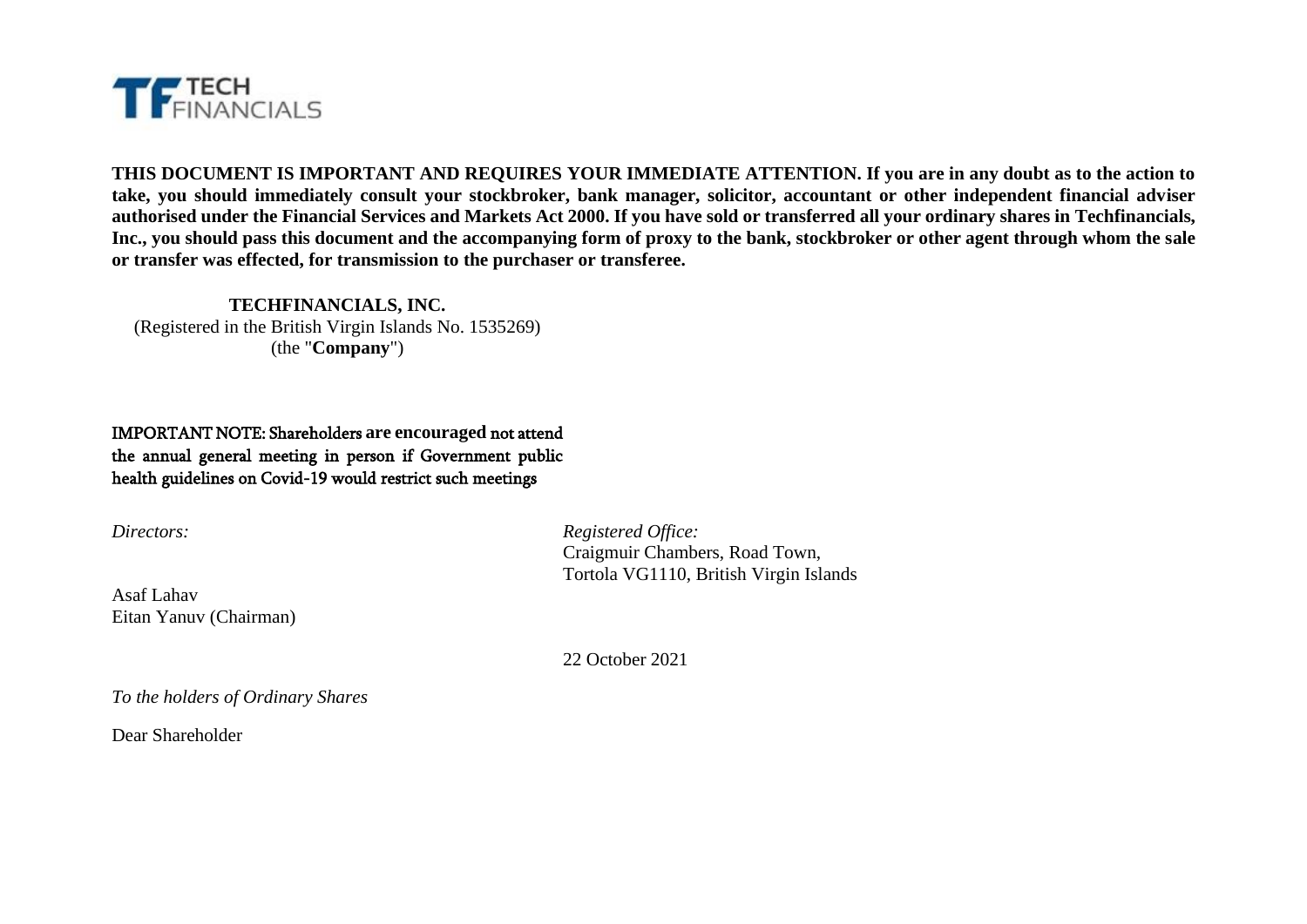

# **2021 Annual General Meeting**

The 2021 Annual General Meeting of the Company ("**AGM**") is to be held on November 29, 2021 at 09:30 a.m. UK time at Peterhouse Capital Limited, at 3<sup>rd</sup> Floor, 80 Cheapside, London, EC2V 6EE. The notice convening the AGM is set out at the end of this letter and I am writing to give you more information about the resolutions to be considered at the AGM.

A copy of the 2020 Annual Report and Accounts can be found at https://group.techfinancials.com/annual-interim-reports/. This contains the financial statements for the year ended 31 December 2020. The financial statements shall be presented as part of the ordinary business of the AGM.

### **COVID-19**

As the situation surrounding COVID-19 continues to evolve, the Company is closely monitoring Public Health guidelines on public gatherings. The Company's key priority during these unprecedented times is the health and safety of its employees, and, of course, its Shareholders.

In light of the rapidly evolving situation and recent Government guidance regarding the outbreak of Covid-19 (Coronavirus), all Shareholders are encouraged not to attend the meeting in person. The Board strongly encourages all shareholders to vote on the resolutions to be proposed at the General Meeting by proxy before the deadline of 9:30 a.m. on 26 November 2021 as the Company is not able to predict at the current time what, if any, restrictions will be put in place on indoor gatherings at the date of the meeting as a result of the COVID-19 pandemic. Instructions for voting by proxy are set out in the notes at the end of the General Meeting Notice and on the proxy card sent to shareholders. As there may be restrictions in place, shareholders are encouraged to appoint the Chair of the Meeting as their proxy.

The AGM will be purely functional and comprise only of the formal votes for each resolution set out in this document without any business update or Q&A on the day.

The Company is implementing the following precautions to ensure that the AGM is held in a compliant and safe way: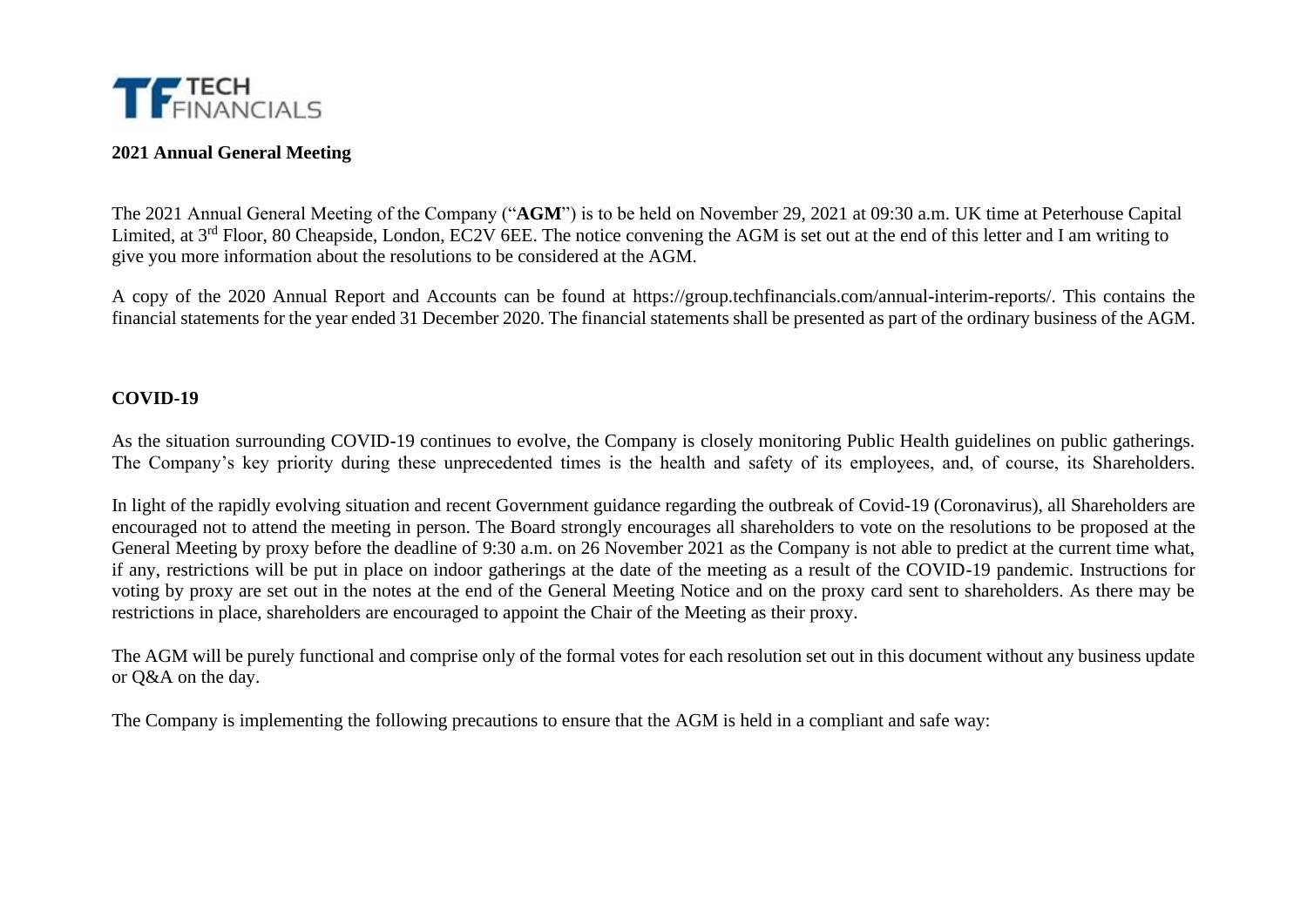

• Shareholders should vote by proxy to ensure that their vote is counted at the AGM by completing a form of proxy attached to this notice; Please see the Notes of the Notice for instructions to enable Registered members to vote by email, and Depositary Interest Holders will be able to vote by instructing their brokers to vote on their behalf.

The information set out below explains the reasons for Resolutions 1:

### **Resolutions 1 – Re-election of director:**

In accordance with Regulations 7.5 to 7.10 of the Company's Articles of Association, Mr. Eitan Yanuv will retire from its position as Chairman of the Company and stand for re-election at the AGM.

Yours sincerely

Eitan Yanuv Chairman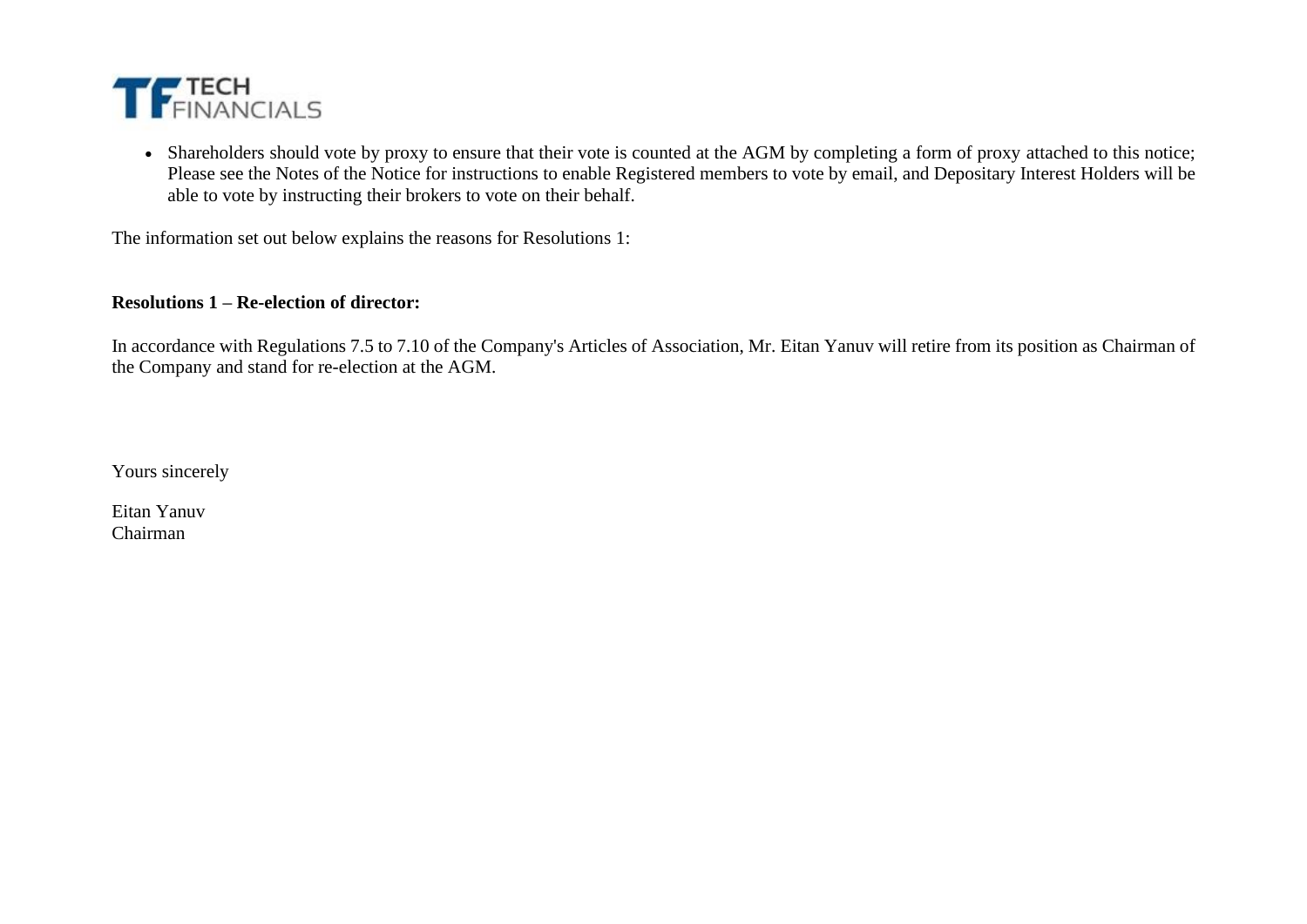

# **NOTICE OF ANNUAL GENERAL MEETING**

# **TECHFINANCIALS, INC.**

Notice is hereby given that the Annual General Meeting of Techfinancials, Inc. will be held on 29<sup>th</sup> November, 2021 at 09:30 a.m. UK time at Peterhouse Capital Limited, at 3<sup>rd</sup> Floor, 80 Cheapside, London, EC2V 6EE purposes:

To receive the Company's Report and Accounts for the year ended 31 December 2020; and to adopt the following resolutions:

1. To re-elect Mr. Eitan Yanuv, as a Non Executive Chairman.

#### **Notes for Shareholders**

1. Pursuant to Regulation 41 of the Uncertificated Securities Regulations 2001 (as amended), only those members registered in the register of members of the Company 48 hours before the Annual General Meeting (i.e. by 9:30 am UK time on 26 November 2021) (or if the Meeting is adjourned, in the register of members of the Company 48 hours before the date and time of the adjourned meeting) (the "Meeting") shall be entitled to vote at the Meeting in respect of the number of shares registered in their respective names at that time. Changes to entries on the register of members after that time will be disregarded in determining the rights of any person to vote at the Meeting.

2. Registered members of the Company may vote by proxy to the chairman only.

3. In order to be valid, the proxy appointment (together with any power of attorney or other authority (if any) under which it is signed, or a notarially certified copy of that authority) must be returned by email to [agm2021@techfinancials.com](mailto:agm2021@techfinancials.com) no later than 9:30 am UK time on 26 November 2021 or, in the case of an adjourned meeting, not less than 48 hours before the time appointed for holding such adjourned meeting (ignoring for these purposes non-working days) or (in the case of a poll taken otherwise than at or on the same day as the Meeting or adjourned meeting) for the taking of the poll at which it is to be used.

#### **Notes for Depositary Interest Holders**

1. You will not receive a form of direction for the Annual General Meeting in the post. Depositary Interests holders may instruct their broker to vote on their behalf no later than 9:30 am UK time on 26 November 2021.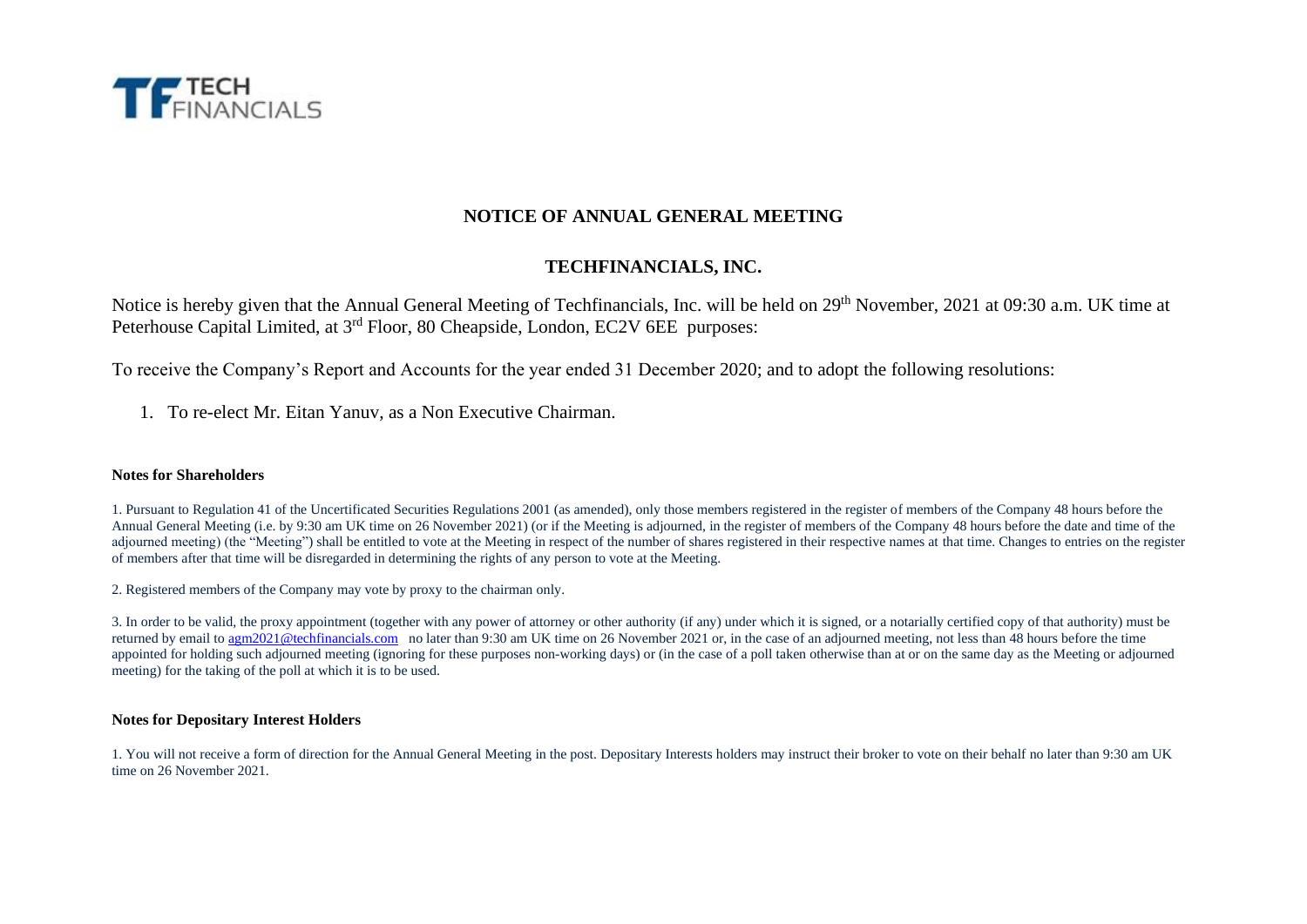

2. The Depositary will appoint the Chairman of the meeting as its proxy to cast your votes. The Chairman may also vote or abstain from voting as he or she thinks fit on any other business (including amendments to resolutions) which may properly come before the meeting.

3. The 'Vote Withheld' option is provided to enable you to abstain from voting on the resolutions. However, it should be noted that a 'Vote Withheld' is not a vote in law and will not be counted in the calculation of the proportion of the votes 'For' and 'Against' a resolution.

#### **All holders**

1. The quorum for the Annual General Meeting shall be two or more shareholders present in person or by proxy. If within two hours from the time appointed for the meeting a quorum is not present, the meeting shall be adjourned to the next business day at the same time and place or to such other time and place as the Directors may determine, and if a quorum is not present at any such adjourned meeting, the meeting shall be dissolved.

2. As of 22 October 2021 the Company's total number of shares in issue is 84,980,979 ordinary shares of US\$0.0005 par value each carrying one vote each. Therefore, the total voting rights in the Company as at that date are 84,980,979.

3. A copy of this notice and other information can be found at https://group.techfinancials.com/financial-calendar/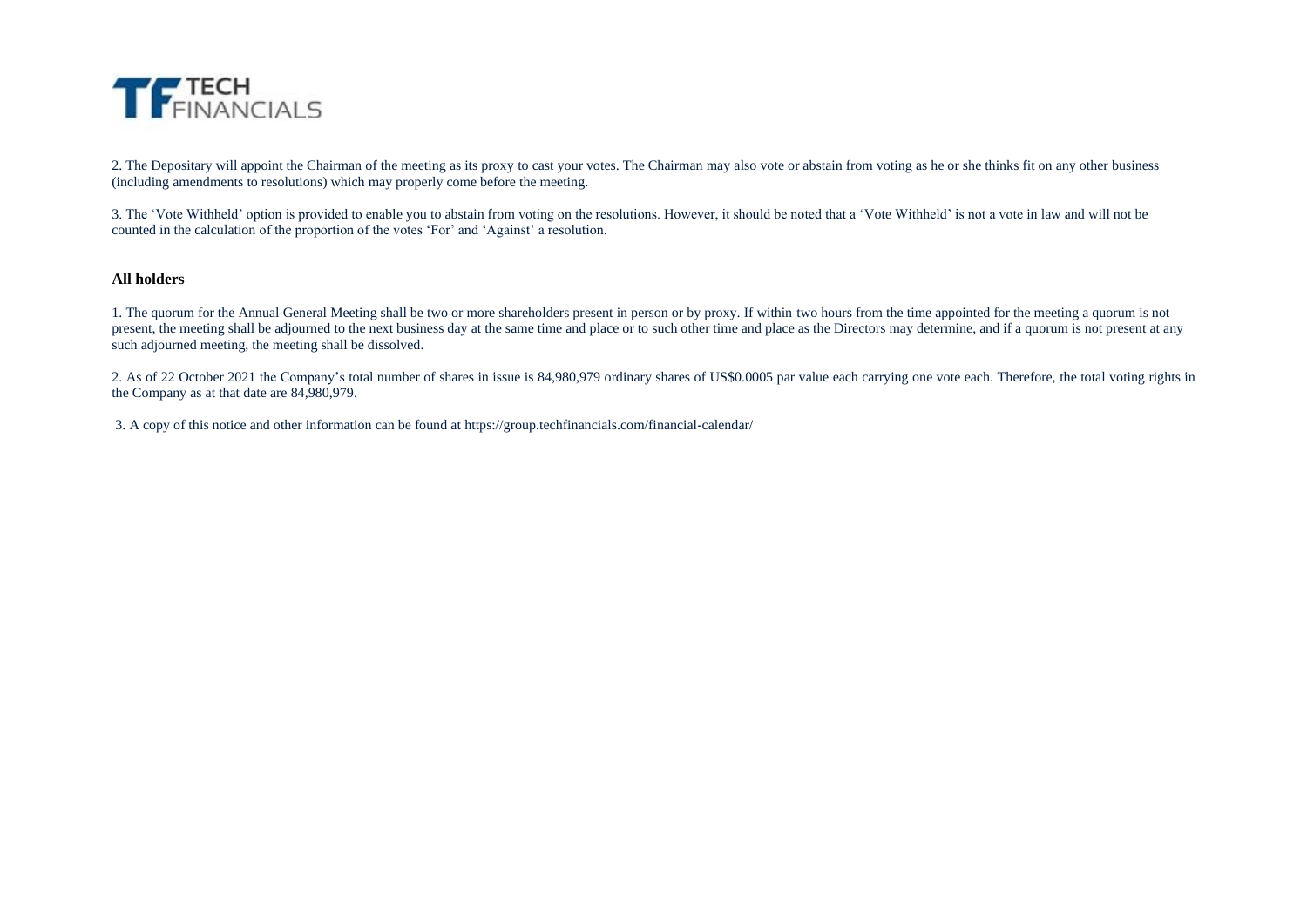

**Techfinancials, Inc. - Annual General Meeting 2021 - Proxy**

| Name of Shareholder:                                                                                                                                                                                           |                      |         |          |
|----------------------------------------------------------------------------------------------------------------------------------------------------------------------------------------------------------------|----------------------|---------|----------|
| Address:                                                                                                                                                                                                       |                      |         |          |
|                                                                                                                                                                                                                |                      |         |          |
| I/We being (a) member/members hereby appoint The Chairman of the Board to vote on my behalf                                                                                                                    |                      |         |          |
| Number of ordinary shares appointed over:<br>(if less than your full voting entitlement)                                                                                                                       |                      |         |          |
| as my/our proxy, to vote on my/our behalf at the Meeting of the Company and at any adjournment thereof. Please indicate below<br>how you would like your proxy to vote on your behalf on the resolutions.      |                      |         |          |
| Please put an 'X' in the box opposite if this proxy appointment is one of multiple appointments being made:                                                                                                    |                      |         |          |
| <b>Resolutions:</b>                                                                                                                                                                                            | For                  | Against | Withheld |
| To re-elect Mr. Eitan Yanuv, as a Non-Executive Chairman<br>1                                                                                                                                                  |                      |         |          |
|                                                                                                                                                                                                                | Date: ______________ |         |          |
| NOTES:<br>Registered members (holders of share certificate):<br>Please compete all details in this Form of Proxy and email it no later than 26 November 2021 at 9:30 UK Time to:<br>agm2021@techfinancials.com |                      |         |          |